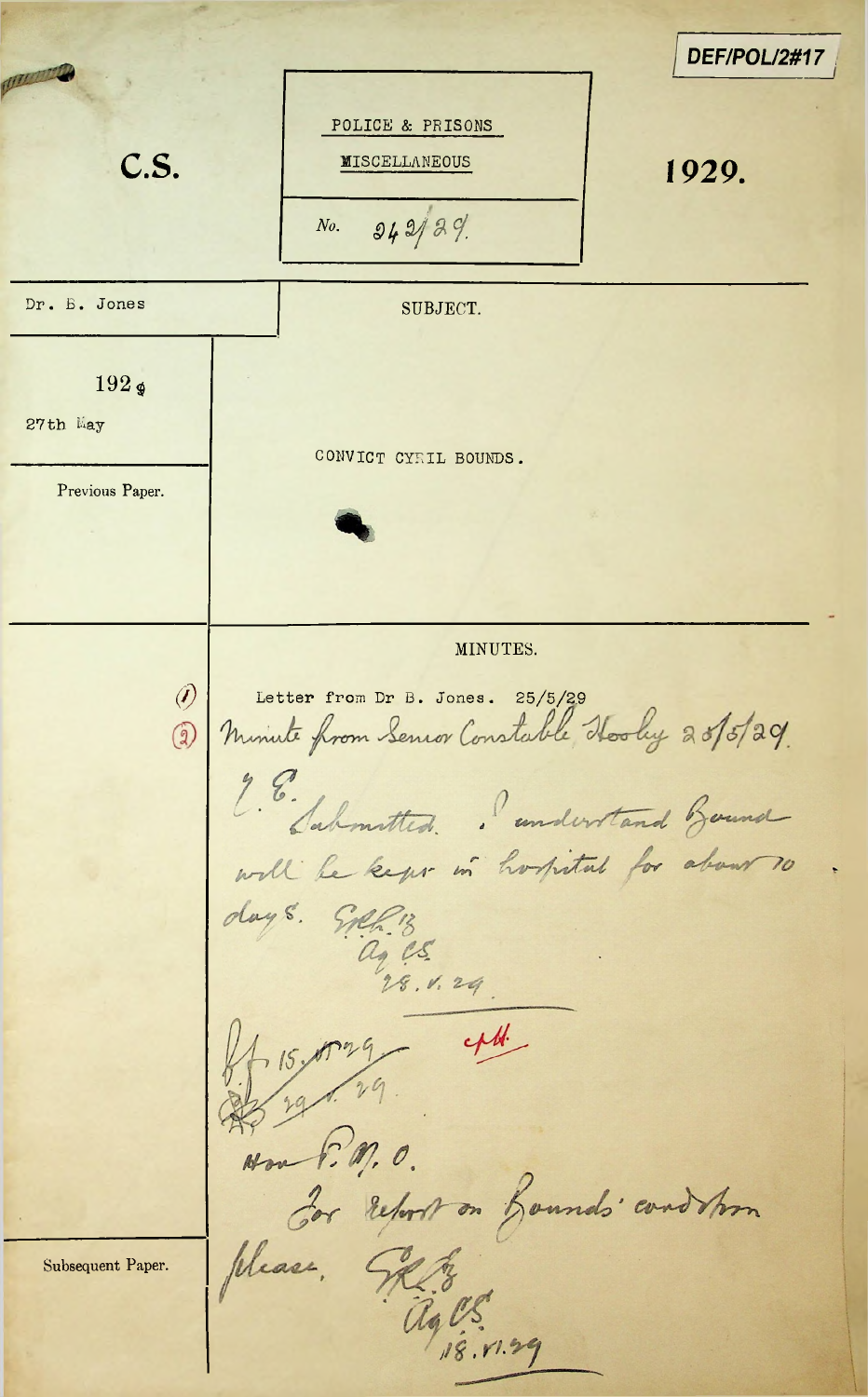C.S.O. No. 242/29

*Inside Minute Paper.*

**r**

*•) Sheet No..^—*Hun Co. Sec. I examine de present ou 17/6/29. He's recent illness involved his heart, a not being quite satisfied that his heart was fit again to bear the barder of manual labour I left hui ou light duty ft avolter.<br>welk, when I shall again enamne hui  $\frac{1}{2}$ **s"***b* - 5? **<sup>z</sup><sup>r</sup>** *yh* Jes, cac munt te talen are must te Avr. 1-11. 0. 2 J.M. 24.6.29.<br>Chief Condath *M/ UL* **'** $GC.$  $c_{4}c_{5}$  $22.11.29$ Hon Col Sec. Prisoner Bounds was seen by the Principal medical Officer on the 25 mm and was certified for light work only. Jame tix *2m^,* ^,(>t44^aA4\_  $276/29.$ **I** *(L.(L.*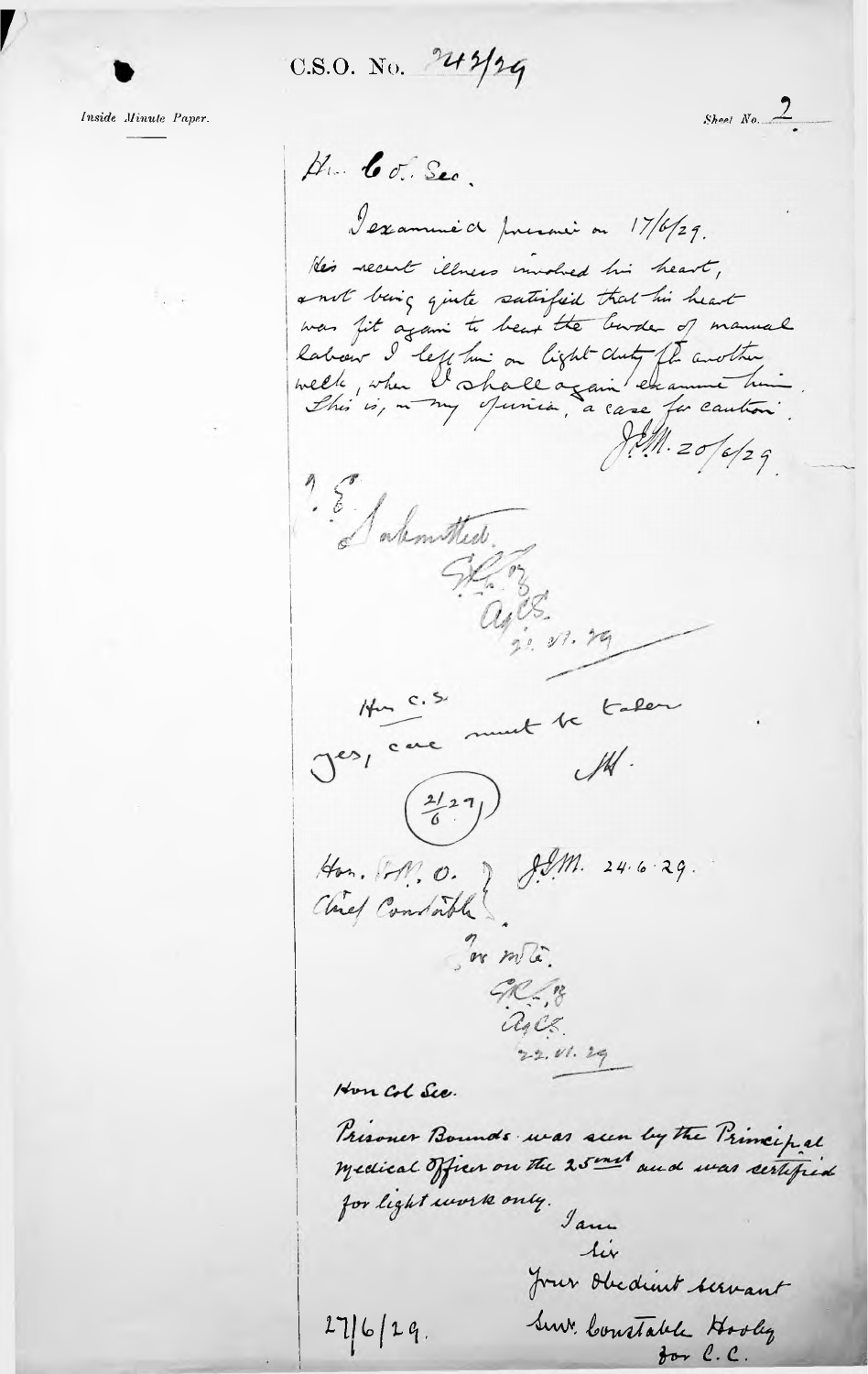$15, 17.29$ De 28. VI. 29.  $\mathscr{H}_{m}(\mathscr{V}_{\eta,0})$ For purther selort-please. GREENES , 29 Hm. Col Sec. Presenci is suffering from martin condis.  $\int dM$  17.7.29  $1.31$  M. 20 218.11.29 DA. 31. 11. 29 Hon 8m. 0. Have you any thing farther to report on condetain of Presoners health. Sect  $C_2/15$ <br>2.18.29 Hon. Col. Secy. I this funnes heart seems to be fermanently damaged to a slight extent. " There ondered him light moute to see if the heart muscle will eventually Compensate for the valualer leak, cif<br>"This is a matter of montitie. 1 ao president conclui public care is behoves un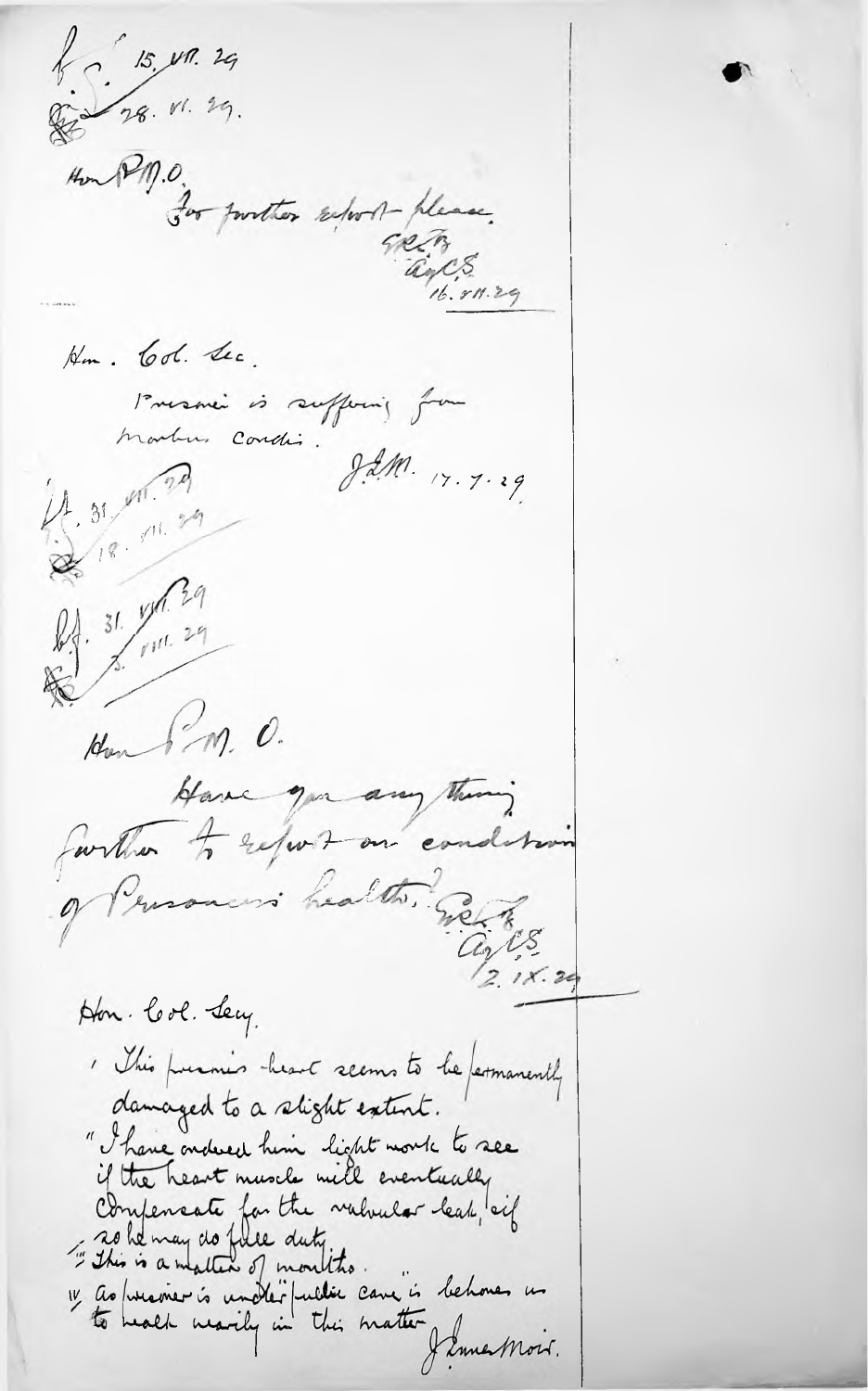CSO. No. 2727

Inside Minute Paper.

 $S_{h}$   $\mathcal{S}_{h}$ Talented for my formation  $ArC.S$ Seen. Pleuse instruct Serie Constante that le is only to be Senior (dudatice, Lo moto John Col. Sec. Notice. P. M. . O . untmetrons being carefully carried out Sent Constable Hooley  $6 - 9.29$ .

R: VENDA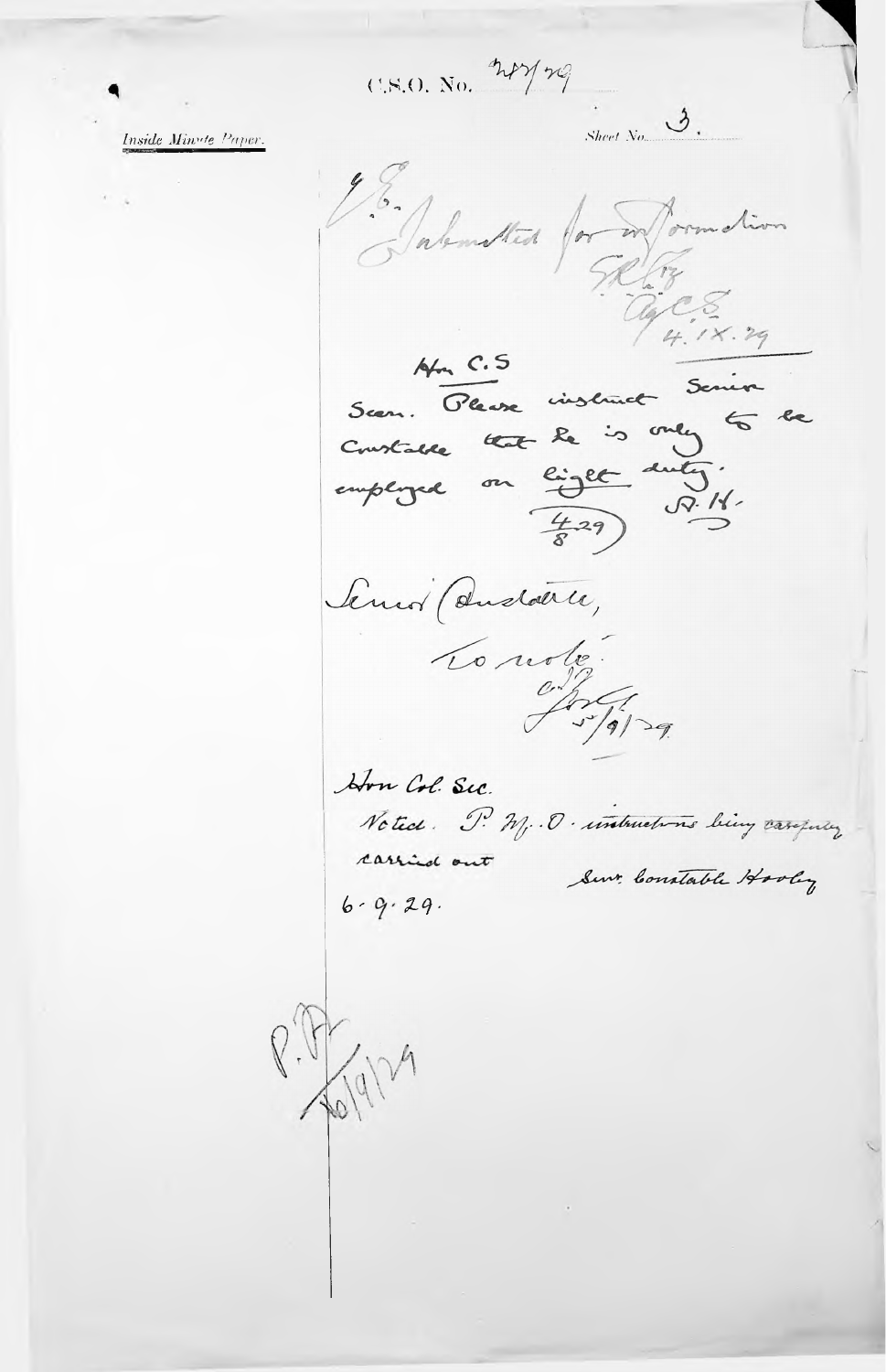NP

King Edward Memorial Hospital, 25th May, 1929.

*&*

## Sir,

secondary Cardiac failure. <sup>I</sup> consider it advisable to detain this man in Hospital for some time. This is to certify that Convict Cyril Bounds was admitted in Hospital by me on the 25th inst. suffering from acute conjestion of the bases of both lungs and

<sup>I</sup> have the honour to be,

Your obedient servant. Sir,

ussa four.

Medical Officer.

The Hon.,

The Colonial Secretary,

STANLEY.